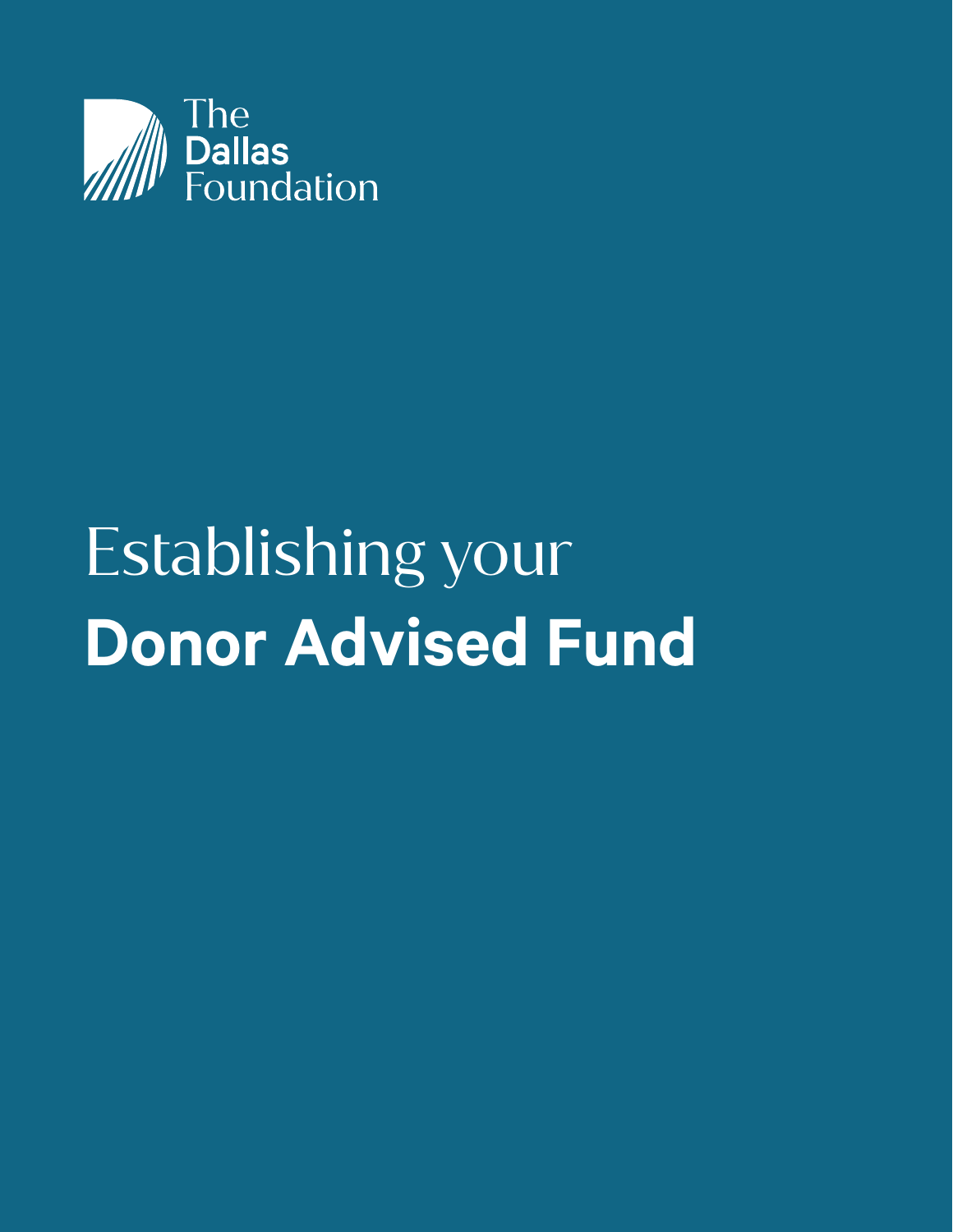## Getting started with **The Dallas Foundation**

We know that you want to make the greatest impact possible with your philanthropic gifts. And we know that your philanthropy is unique to you. Whatever your passions are, The Dallas Foundation powers your philanthropy, serving as a bridge to the causes you care about, to the needs facing our community, and to the tax-advantaged vehicles which amplify your charitable investment.

When you create a donor advised fund at the Dallas Foundation, you can support the same causes you do today, and you can explore new opportunities alongside our team of philanthropic advisors. Your gift to a donor advised fund qualifies for an immediate tax deduction and allows you the time to to decide where you wish to make your philanthropic investments.

## **Donor Advised Fund** Agreement

To begin your philanthropy with The Dallas Foundation ("TDF" or the "Foundation"), please complete the following. If you have any questions or need assistance in completing this form, please contact your philanthropic advisor at (214) 741-9898.

#### Section A: **Advised Fund Information**

#### Name your Fund

You can name your fund, the "Fund", after yourself, your family, in memory of someone, after an issue area that you care about, or with a name that will not convey your identity. Print the name here.

Fund Name:

#### $\boldsymbol{Z}$  Donor Advisor Information

Please include the name(s) of the person(s) who will have the ability to recommend grants, investment selections, and name additional donor advisors of successor advisors, unless otherwise stated.

#### Donor Advisor #1:

|                   | PREFIX, FIRST NAME, LAST NAME        |                         |            | THIS IS HOME<br>THIS IS BUSINESS |
|-------------------|--------------------------------------|-------------------------|------------|----------------------------------|
|                   | PREFERRED MAILING ADDRESS            | CITY, ST, ZIP           |            |                                  |
|                   | <b>BUSINESS NAME (IF APPLICABLE)</b> | <b>BUSINESS PHONE</b>   | CELL PHONE |                                  |
|                   | <b>BIRTHDATE</b>                     | PREFERRED EMAIL ADDRESS |            |                                  |
| Donor Advisor #2: | PREFIX, FIRST NAME, LAST NAME        |                         |            | THIS IS HOME                     |
|                   | PREFERRED MAILING ADDRESS            | CITY, ST, ZIP           |            | THIS IS BUSINESS                 |
|                   | <b>BUSINESS NAME (IF APPLICABLE)</b> | <b>BUSINESS PHONE</b>   | CELL PHONE |                                  |
|                   | <b>BIRTHDATE</b>                     | PREFERRED EMAIL ADDRESS |            |                                  |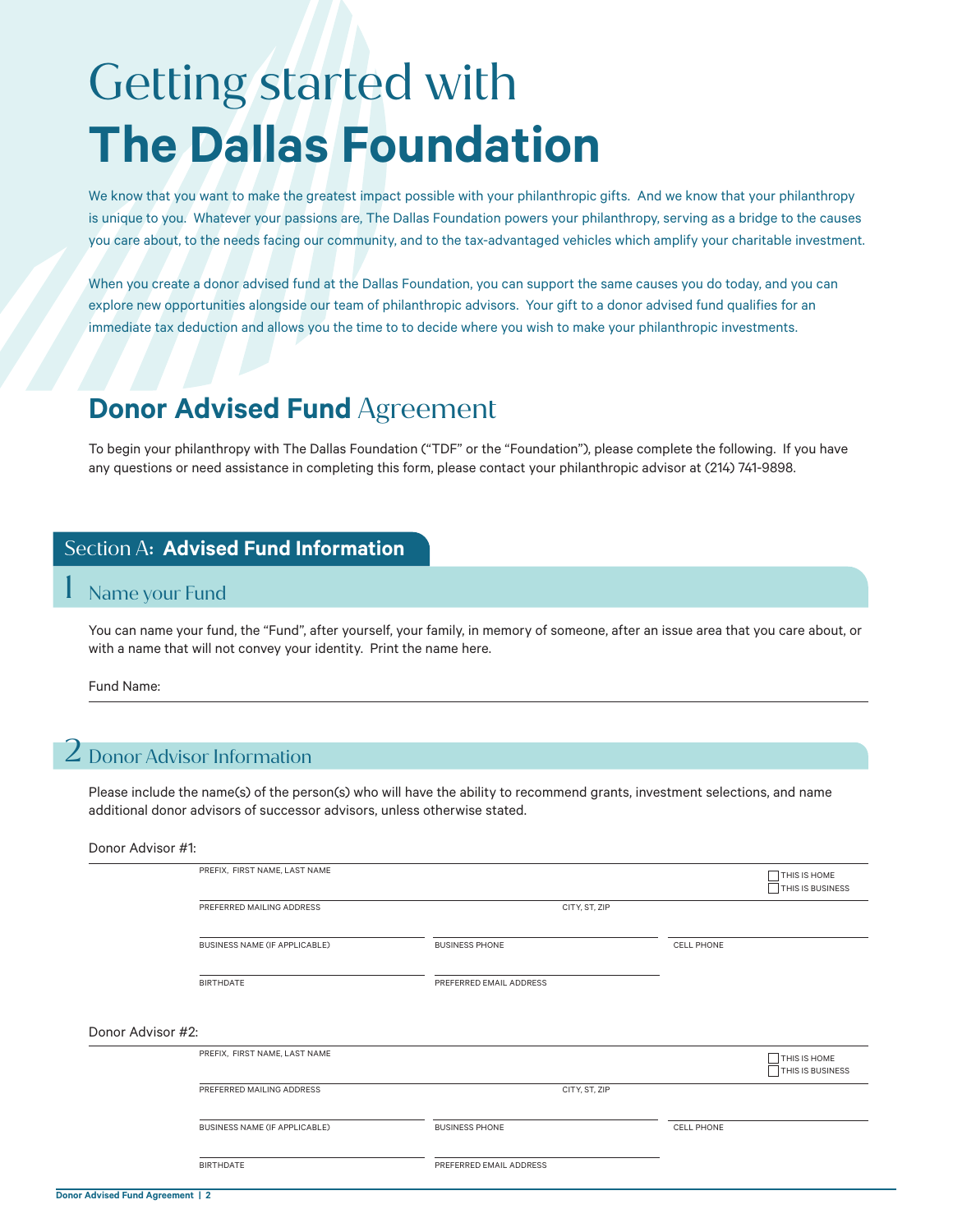## 3 Professional Advisor Information

In an effort to serve you better, we may also coordinate your philanthropy with your most trusted advisors. Please provide contact information for the professional advisor(s) with whom you partner to manage your affairs. Where applicable, please select "Yes" if you are authorizing your advisor to recommend grant or investment decisions on your behalf. This information **will not be shared** outside of The Dallas Foundation.

#### Wealth Advisor:

|             | PREFIX, FIRST NAME, LAST NAME                   |                                                                            |                      |                                 |
|-------------|-------------------------------------------------|----------------------------------------------------------------------------|----------------------|---------------------------------|
|             | <b>BUSINESS STREET ADDRESS</b><br>CITY, ST, ZIP |                                                                            |                      |                                 |
|             | <b>FIRM</b>                                     | <b>BUSINESS NAME</b>                                                       | <b>EMAIL ADDRESS</b> |                                 |
|             | Provide this person with:                       |                                                                            |                      |                                 |
|             | ٠                                               | Ability to recommend investment decisions:                                 |                      | <b>NES</b><br>$\vert$ NO        |
|             | Ability to view the fund online:<br>$\bullet$   |                                                                            |                      | $\Box$ YES<br>$\blacksquare$ NO |
|             | $\bullet$                                       | Ability to recommend grant recommendations on behalf of the Donor Advisor: |                      | $\Box$ YES<br>$\Box$ NO         |
| Accountant: |                                                 |                                                                            |                      |                                 |
|             | PREFIX, FIRST NAME, LAST NAME                   |                                                                            |                      |                                 |
|             | <b>BUSINESS STREET ADDRESS</b>                  |                                                                            | CITY, ST, ZIP        |                                 |
|             | <b>FIRM</b>                                     | <b>BUSINESS NAME</b>                                                       | <b>EMAIL ADDRESS</b> |                                 |
|             | Provide this person with:                       |                                                                            |                      |                                 |
|             |                                                 | Ability to recommend investment decisions:                                 |                      | <b>YES</b><br>$\vert$ NO        |
|             | Ability to view the fund online:                |                                                                            |                      | <b>YES</b><br>$\Box$ NO         |
|             |                                                 | Ability to recommend grant recommendations on behalf of the Donor Advisor: |                      | $\Box$ YES<br>$\Box$ NO         |
| Attorney:   |                                                 |                                                                            |                      |                                 |
|             | PREFIX, FIRST NAME, LAST NAME                   |                                                                            |                      |                                 |
|             | <b>BUSINESS STREET ADDRESS</b>                  |                                                                            | CITY, ST, ZIP        |                                 |
|             | <b>FIRM</b>                                     | <b>BUSINESS NAME</b>                                                       | <b>EMAIL ADDRESS</b> |                                 |
|             | Provide this person with:                       |                                                                            |                      |                                 |
|             |                                                 | Ability to recommend investment decisions:                                 |                      | NO<br><b>YES</b>                |
|             | Ability to view the fund online:                |                                                                            |                      | _  NO<br><b>IYES</b>            |
|             |                                                 | Ability to recommend grant recommendations on behalf of the Donor Advisor: |                      | $\Box$ YES<br>$\Box$ NO         |
|             |                                                 |                                                                            |                      |                                 |
|             | Other Professional (if applicable):             |                                                                            |                      |                                 |
|             | PREFIX, FIRST NAME, LAST NAME                   |                                                                            |                      |                                 |
|             | <b>BUSINESS STREET ADDRESS</b>                  |                                                                            | CITY, ST, ZIP        |                                 |
|             | <b>FIRM</b>                                     | <b>BUSINESS NAME</b>                                                       | <b>EMAIL ADDRESS</b> |                                 |

Provide this person with:

• Ability to recommend investment decisions:

 $\Box$ YES  $\Box$ NO

YES NO ■YES ■ NO

- Ability to view the fund online:
- Ability to recommend grant recommendations on behalf of the Donor Advisor: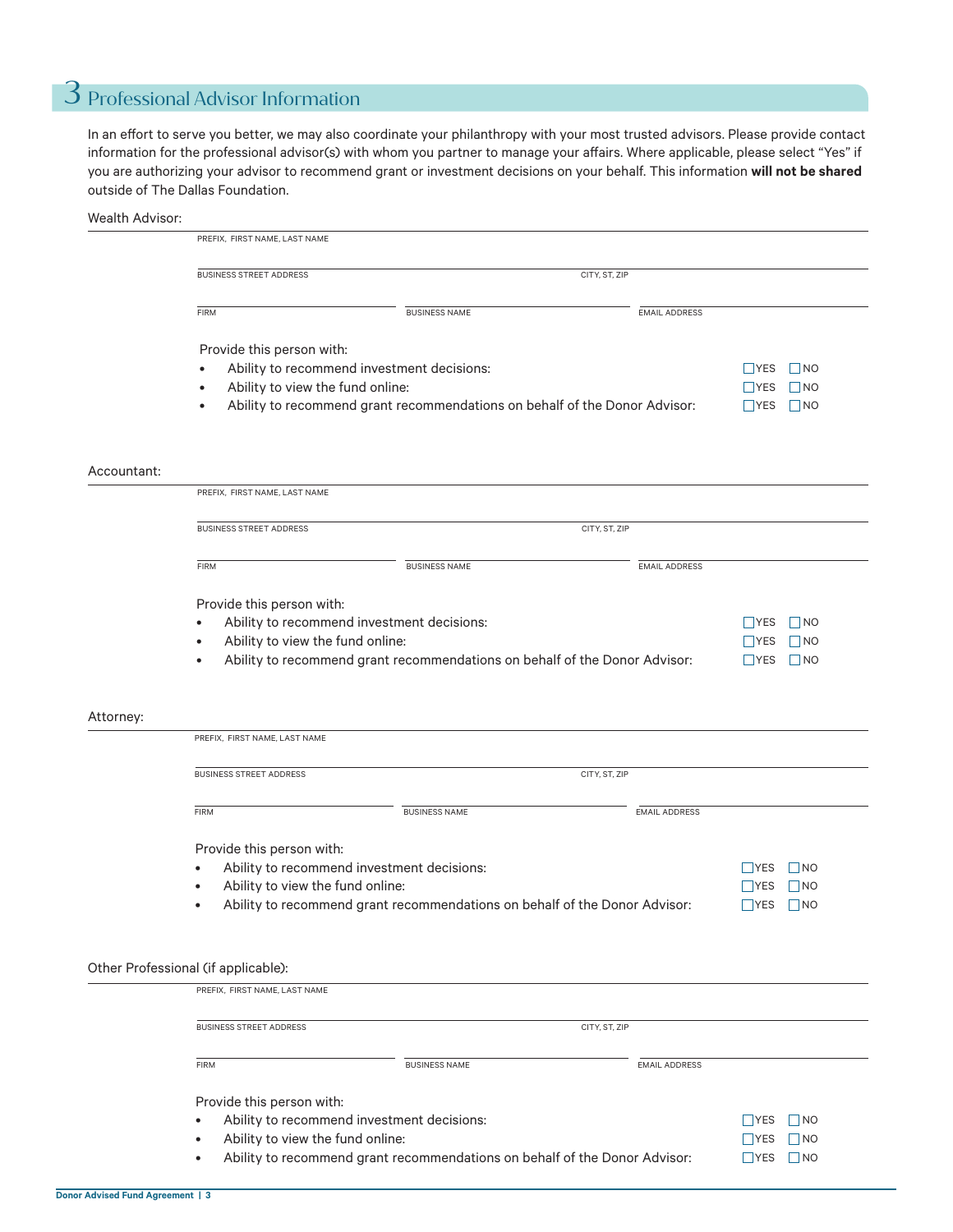## 4 Gifting to your Fund

On what date to you plan to make the initial gift to establish the fund? DATE

What will be the estimated amount of your initial gift?

| Indicate the type of gift you plan to contribute (put an X next to all that apply): | <b>NOW</b> | <b>FUTURE</b> |  |  |
|-------------------------------------------------------------------------------------|------------|---------------|--|--|
| Cash                                                                                |            |               |  |  |
| <b>Publicly traded securities</b>                                                   |            |               |  |  |
| Privately held/restricted securities                                                |            |               |  |  |
| Private equity/venture capital/hedge fund investments                               |            |               |  |  |
| Real estate                                                                         |            |               |  |  |
| Personal property (eg. artwork, jewelry, etc.)                                      |            |               |  |  |
| Retirement assets                                                                   |            |               |  |  |
| Charitable assets (donor-advised fund, private foundation, etc.)                    |            |               |  |  |
| Royalties and distribution rights, including mineral interests                      |            |               |  |  |
| Insurance proceeds                                                                  |            |               |  |  |
| Business interests (includding partnerships and interests in LLCs)                  |            |               |  |  |
| Charitable remainder trust                                                          |            |               |  |  |
| Charitable lead trust                                                               |            |               |  |  |
| Other (please specify)                                                              |            |               |  |  |

\$

## 5 Investment Allocations

Please check the box corresponding to the investment pool you would like to invest the Fund's assets in initially. These are listed from most conservative to most aggressive. **Please note:** Donors to a Fund with \$500,000 or more in assets may recommend that their fund's assets be invested with an outside manager.

Please click here, **Investment Options** for further detail. For more information, please contact your philanthropic advisor.

| POOL <sub>1</sub> | Money Market Fund (100% money market)                                |
|-------------------|----------------------------------------------------------------------|
| POOL 2            | Fixed Income Emphasis (majority is fixed income, with some equities) |
| POOL 3            | Balanced (mostly equities and fixed income)                          |
| POOL 4            | Equity Emphasis (majority is equities, with some fixed income)       |
| <b>OTHER</b>      | Please consult with your TDF philanthropic advisor                   |

## **b** The Future of your Fund

You have six options for the administration of your fund upon your incapacity or death (or the incapacity or death of the last surviving donor, if more than one). Please check one or more of the options that apply below and complete the applicable section(s):

> **Convert my fund to an endowment:** For any option below, the Fund can be converted to a permanent endowment, please select this box if you wish your philanthropy to benefit the community for future generations. Please notify the Foundation if you prefer a specific term of duration for the endowment.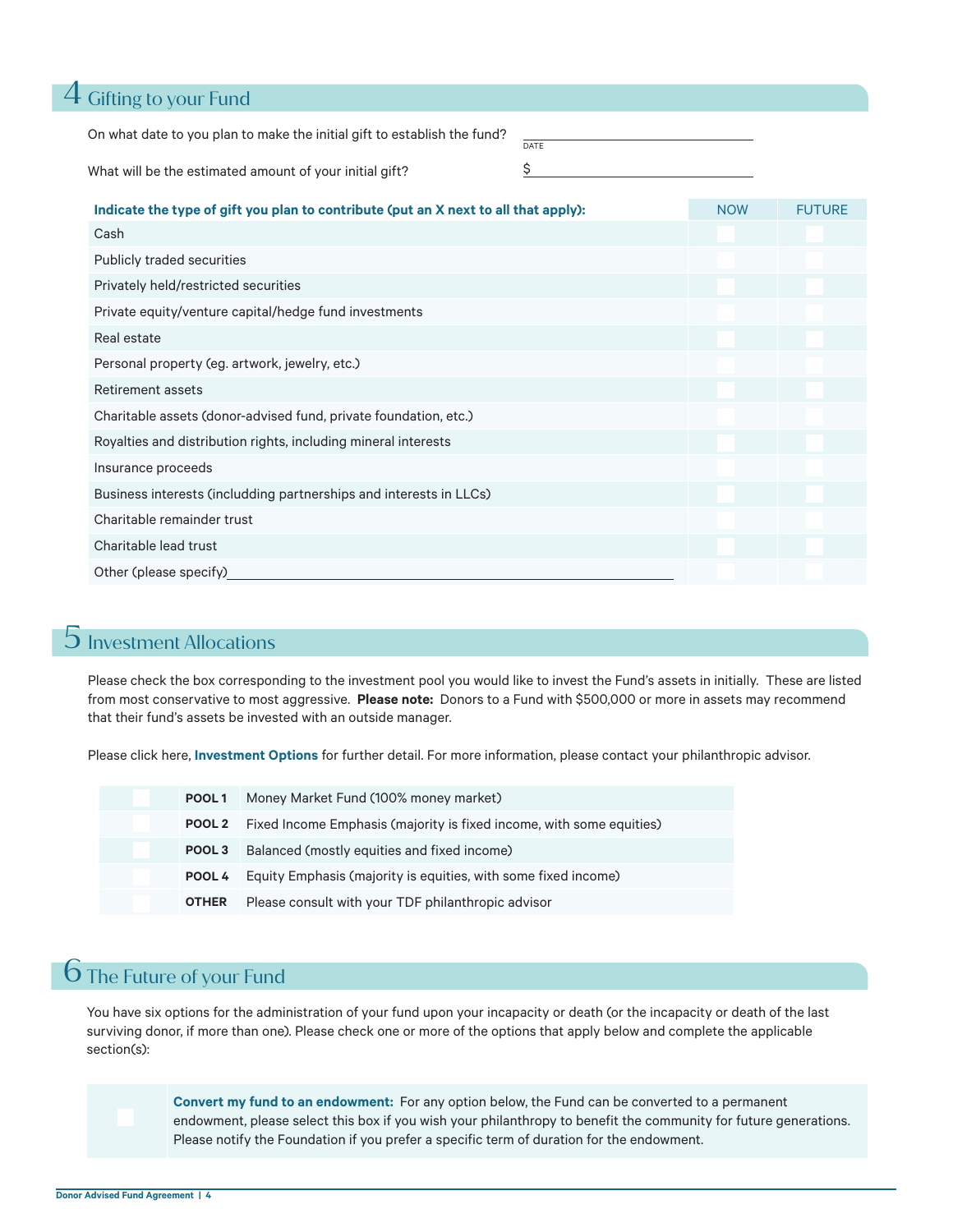## **6** The Future of your Fund **CONTINUED**

#### **OPTION 1** Appoint Successor Advisor(s): Please complete section below, if selected.

Successor advisors are those individuals who can recommend grants and investment selections to the Foundation from the Fund in the event of the donor(s) death or incapacity. Successor Advisors will make decisions jointly unless you instruct the Foundation otherwise in writing.

| Successor Advisor #1: |                               |                   |                       |
|-----------------------|-------------------------------|-------------------|-----------------------|
|                       | PREFIX, FIRST NAME, LAST NAME |                   | RELATIONSHIP TO DONOR |
|                       | PREFERRED MAILING ADDRESS     | CITY, ST, ZIP     |                       |
|                       | HOME OR BUSINESS PHONE        | CELL PHONE        |                       |
|                       | PREFERRED EMAIL ADDRESS       |                   | <b>BIRTHDATE</b>      |
| Successor Advisor #2: |                               |                   |                       |
|                       | PREFIX, FIRST NAME, LAST NAME |                   | RELATIONSHIP TO DONOR |
|                       | PREFERRED MAILING ADDRESS     | CITY, ST, ZIP     |                       |
|                       | HOME OR BUSINESS PHONE        | CELL PHONE        |                       |
|                       | PREFERRED EMAIL ADDRESS       |                   | <b>BIRTHDATE</b>      |
| Successor Advisor #3: |                               |                   |                       |
|                       | PREFIX, FIRST NAME, LAST NAME |                   | RELATIONSHIP TO DONOR |
|                       | PREFERRED MAILING ADDRESS     | CITY, ST, ZIP     |                       |
|                       | HOME OR BUSINESS PHONE        | <b>CELL PHONE</b> |                       |
|                       | PREFERRED EMAIL ADDRESS       |                   | <b>BIRTHDATE</b>      |
| Successor Advisor #4: |                               |                   |                       |
|                       | PREFIX, FIRST NAME, LAST NAME |                   | RELATIONSHIP TO DONOR |
|                       | PREFERRED MAILING ADDRESS     | CITY, ST, ZIP     |                       |
|                       | HOME OR BUSINESS PHONE        | CELL PHONE        |                       |
|                       | PREFERRED EMAIL ADDRESS       |                   | <b>BIRTHDATE</b>      |

**Distribute the balance to The Dallas Foundation's Community Impact Fund.** The Community Impact Fund is a **OPTION 2**permanent endowment from which grants are made each year to the areas of the Dallas community to support a variety of causes including early learning, social services, and healthcare.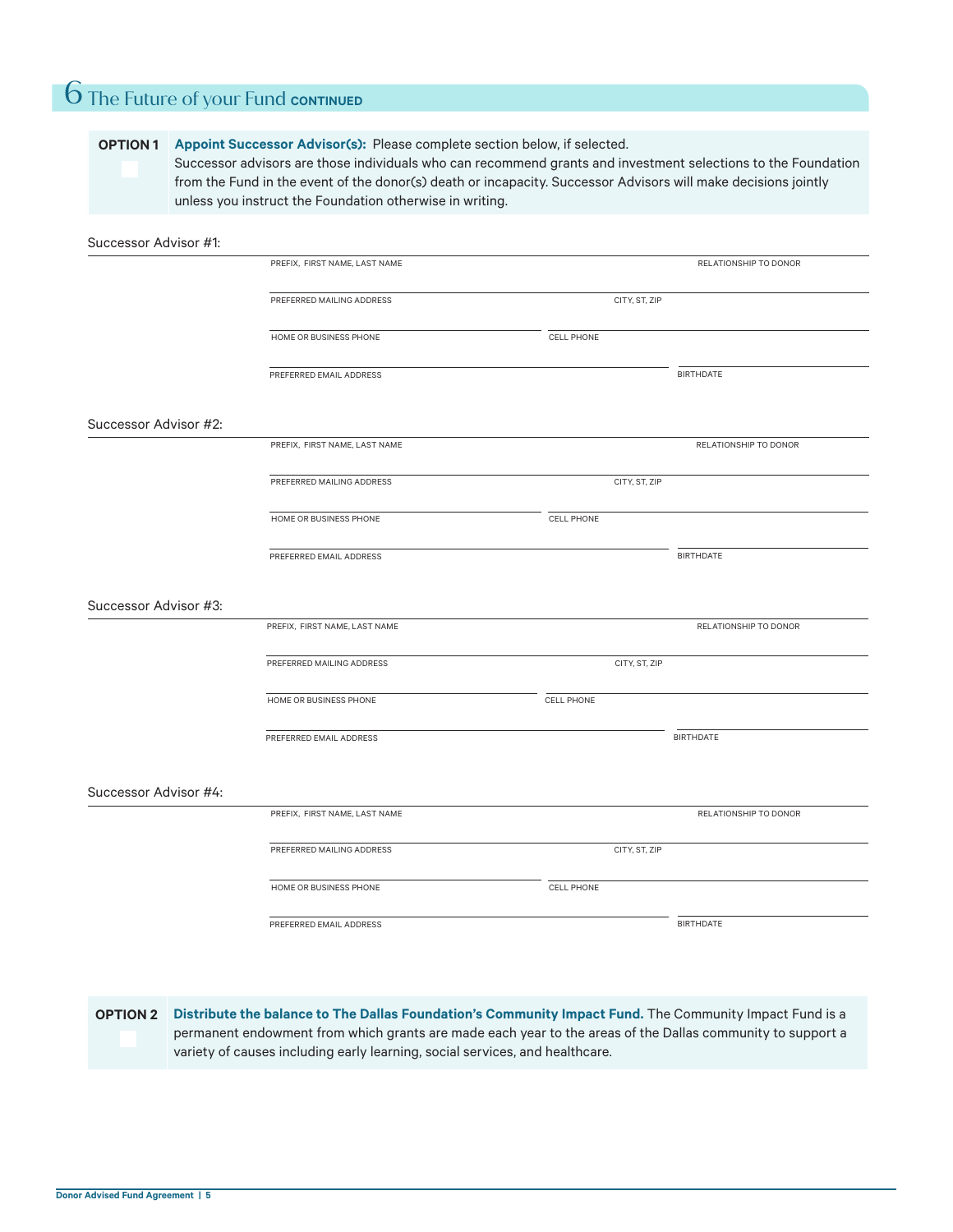### **6** The Future of your Fund **CONTINUED**

#### **OPTION 3**

**Support specific or designated nonprofit organizations:** Please indicate the nonprofit organizations you wish to direct your grants upon your incapacity or death. If you wish to identify additional organizations, please attach a separate sheet to this document. **NOTE:** If the organizations you select are no longer in good standing with the IRS or have ceased to exist, the foundation will find organizations with closely aligned missions doing similar work to receive the grant(s), unless otherwise instructed.

#### NAME OF NONPROFIT CITY, ST, ZIP PERCENTAGE OR DOLLAR AMOUNT TAX ID NUMBER (IF KNOWN) Organization #1: NAME OF NONPROFIT CITY, ST, ZIP PERCENTAGE OR DOLLAR AMOUNT TAX ID NUMBER (IF KNOWN) Organization #2: NAME OF NONPROFIT CITY, ST, ZIP PERCENTAGE OR DOLLAR AMOUNT TAX ID NUMBER (IF KNOWN) Organization #3: NAME OF NONPROFIT CITY, ST, ZIP PERCENTAGE OR DOLLAR AMOUNT TAX ID NUMBER (IF KNOWN) Organization #4:

**Create a Field of Interest Fund for a specific issue(s) or interest area(s):** Please identify the interest area(s) or geographic area(s) to which you would like The Dallas Foundation to make grants from your fund after your incapacity or death. Please check all that apply or describe other areas in the space provided. **OPTION 4**

| Animal Welfare                   | Economic Development          | Mental Health                      |
|----------------------------------|-------------------------------|------------------------------------|
| Arts & Culture                   | Healthcare/Wellness/Nutrition | Parks/Recreation/Environment       |
| Childhood / Family Poverty       | Housing                       | Social Innovation/Impact Investing |
| Civil Rights / Social Action     | <b>Human/Social Services</b>  | Specific Geographic Area or other  |
| <b>Early Childhood Education</b> | K-12 Education                | fields of interest:                |

**OPTION 5 Distribute the entire balance based on the historical giving patterns of the fund (unless Endowed).**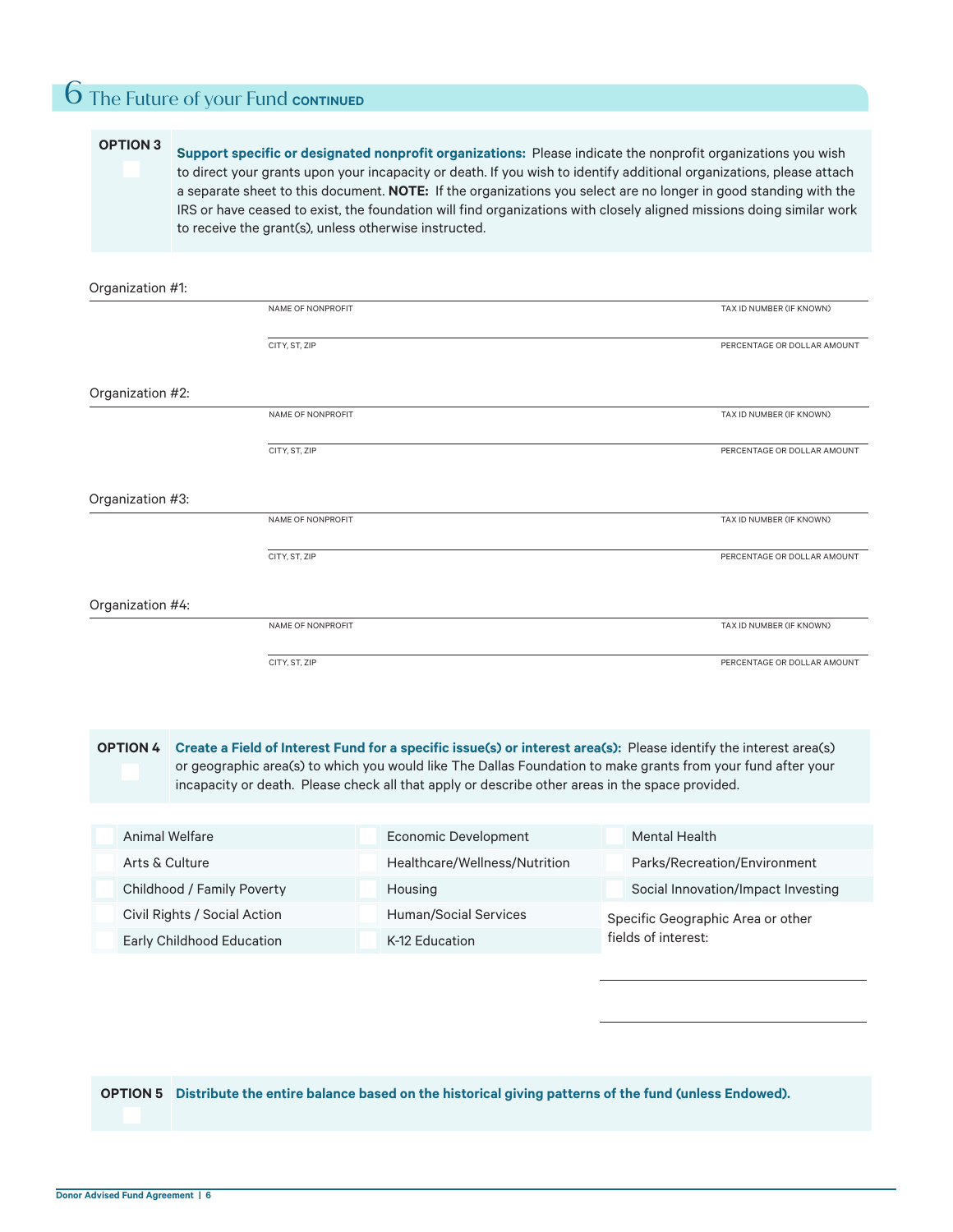**OPTION 6 I would like to leave specific instructions** on the treatment of my Fund, which are as follows:

#### **Signatures**

**I/We acknowledge** that I/We have read and agree to this Donor Advised Fund Agreement and The Dallas Foundation's terms and conditions listed below and agree to be legally bound by such terms.

**I/We understand** that the transfer of the property described above is an irrevocable contributions to The Dallas Foundation and is not refundable to me/us, and such contributions is intended to create a donor advised fund under Section 4966(d)(2) of the Internal Revenue Code of 1986, as amended (the "Code"), and that nothing in this Donor Advised Fund Agreement shall affect the status of the Fund as a component fund of The Dallas Foundation.

| <b>Donors</b>                                                                                  |      |
|------------------------------------------------------------------------------------------------|------|
|                                                                                                |      |
| <b>DONOR</b>                                                                                   | DATE |
| <b>DONOR</b>                                                                                   | DATE |
| <b>For The Dallas Foundation</b>                                                               |      |
|                                                                                                |      |
| MATTHEW RANDAZZO, PRESIDENT & CEO                                                              | DATE |
|                                                                                                |      |
| Please sign and send the completed agreement to:                                               |      |
| <b>Gary Garcia</b>                                                                             |      |
| Senior Director of Philanthropic Partnerships<br>gwgarcia@dallasfoundation.org<br>214.694.2507 |      |
| .<br>$\sim$ $\sim$                                                                             |      |

**If you prefer to sign electronically,** please submit your information and we will return the agreement via DocuSign for signature and execution.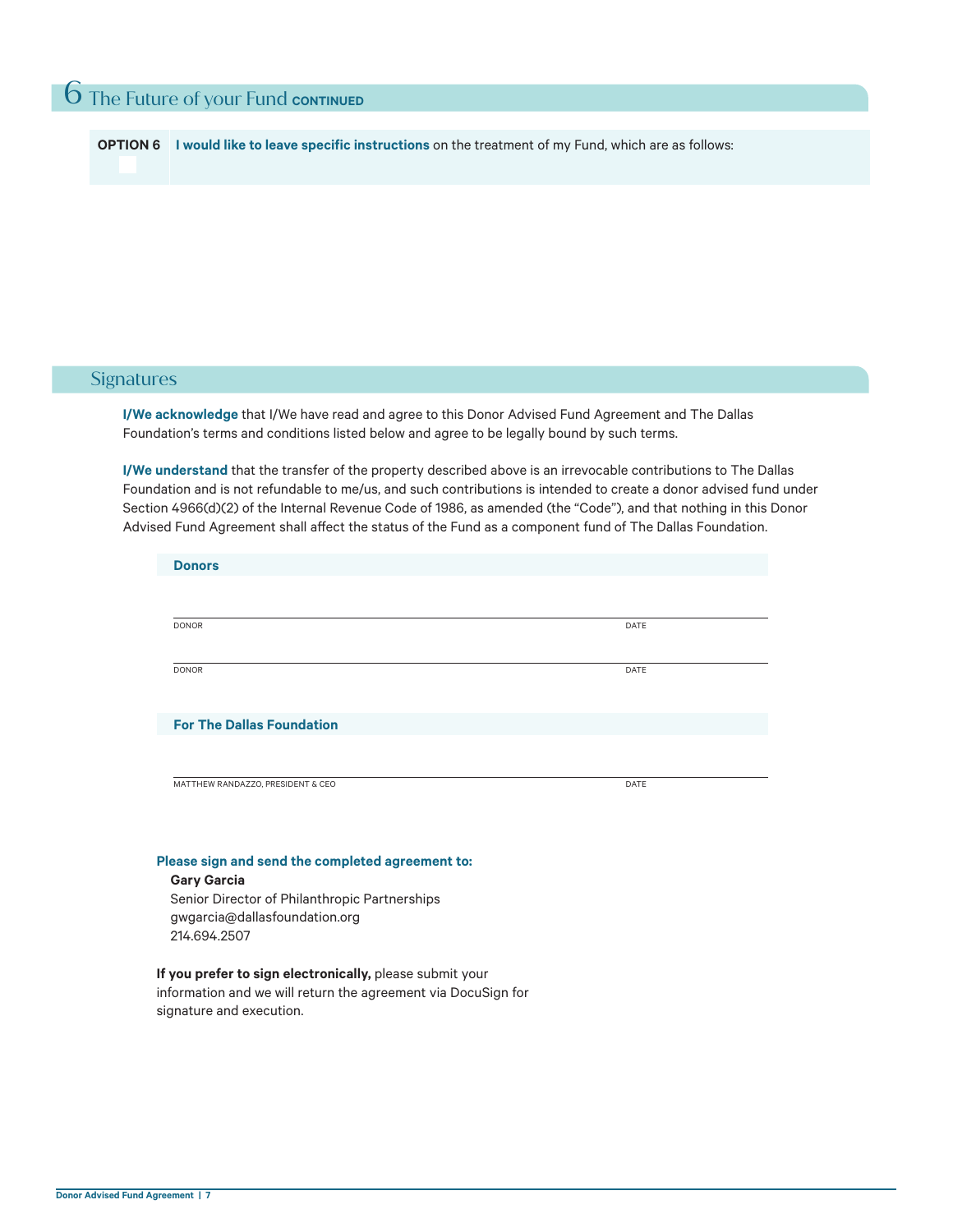#### Section B: **Donor Profile**

#### 7 Your Charitable Legacy

If your estate plans include a gift to your fund at The Dallas Foundation, or you are interested in exploring this option, please indicate your plans here. This information will help with the development of the succession plan for your fund. You may check more than one box.

I do not plan to add additional assets to my fund through my estate. I would like to talk to a Dallas Foundation philanthropic advisor about planning a gift from my estate to my fund. I have arranged for a contribution to be made to my fund through my estate. The expected contribution value is: \$ The asset type is: \$

I have named my fund as a beneficiary of one or more of the following: my will or revocable trust, charitable remainder trust, charitable gift annuity, IRA or other retirement plan, life insurance, charitable lead trust, or other. The expected contribution value is:  $\Diamond$  The asset type is:  $\Diamond$ 

## 8 Motivation / More about you

What motivated you to establish this fund? Check all that apply.

| Benefit the community                | Establish a planned gift | Involve multiple generations in giving |
|--------------------------------------|--------------------------|----------------------------------------|
| Simplify my annual charitable giving | Give anonymously         | Support the mission of the foundation  |

If you desire, please describe your vision for your charitable giving, why you decided to open a fund at The Dallas Foundation, and any other information you think would help us better understand your interests, values, beliefs, and goals. Note that your philanthropic advisor will work with you to further explore your vision to create a meaningful experience with The Dallas Foundation. Describe your vision in the box below:

#### 9 Charitable Interests

What charitable areas interest you?

| Animal Welfare               | Economic Development          | Mental Health                      |
|------------------------------|-------------------------------|------------------------------------|
| Arts & Culture               | Healthcare/Wellness/Nutrition | Parks/Recreation/Environment       |
| Childhood / Family Poverty   | Housing                       | Social Innovation/Impact Investing |
| Civil Rights / Social Action | Human/Social Services         | Other fields of interest:          |
| Early Childhood Education    | K-12 Education                |                                    |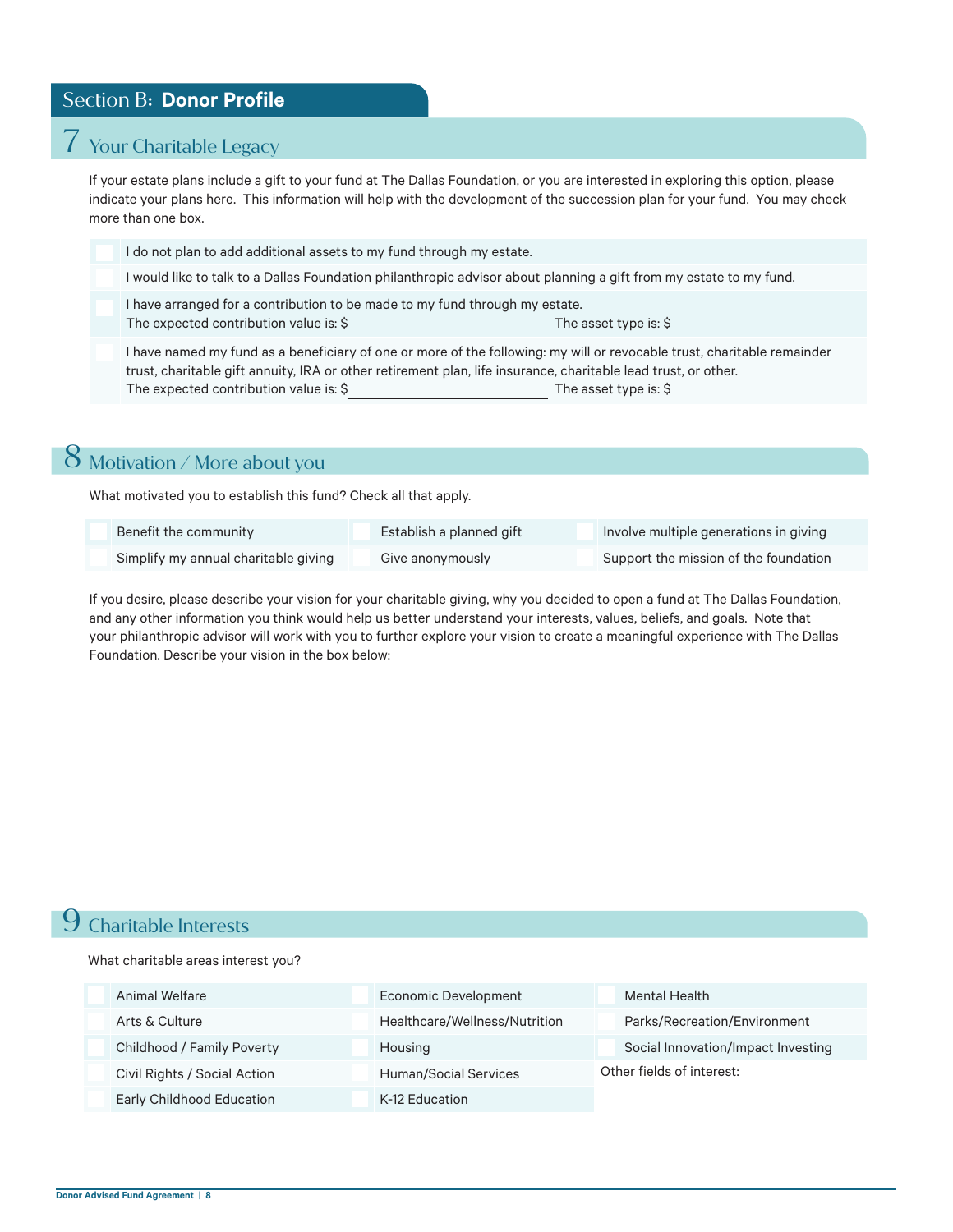## 10 Grow Your Impact

The Dallas Foundation is committed to helping you achieve maximum impact with your philanthropy. We offer tools to inspire and grow your impact in the community. Please share your learning interests with us. Please check all that apply:

| Women's Philanthropy                           | Research on nonprofits in my interest areas              |
|------------------------------------------------|----------------------------------------------------------|
| <b>Family Philanthropy and Next Generation</b> | Impact Investing                                         |
| <b>Community Impact Fund</b>                   | Ensuring a Strong and Healthy Start in Life              |
| <b>Collaborative Giving</b>                    | Invite The Dallas Foundation to speak to my organization |

## 11 Anonymity

I wish to remain completely anonymous in publications of The Dallas Foundation (for example: annual reports, website, and programs.) *Please note: You will always have the ability to choose anonymously for each individual grant.*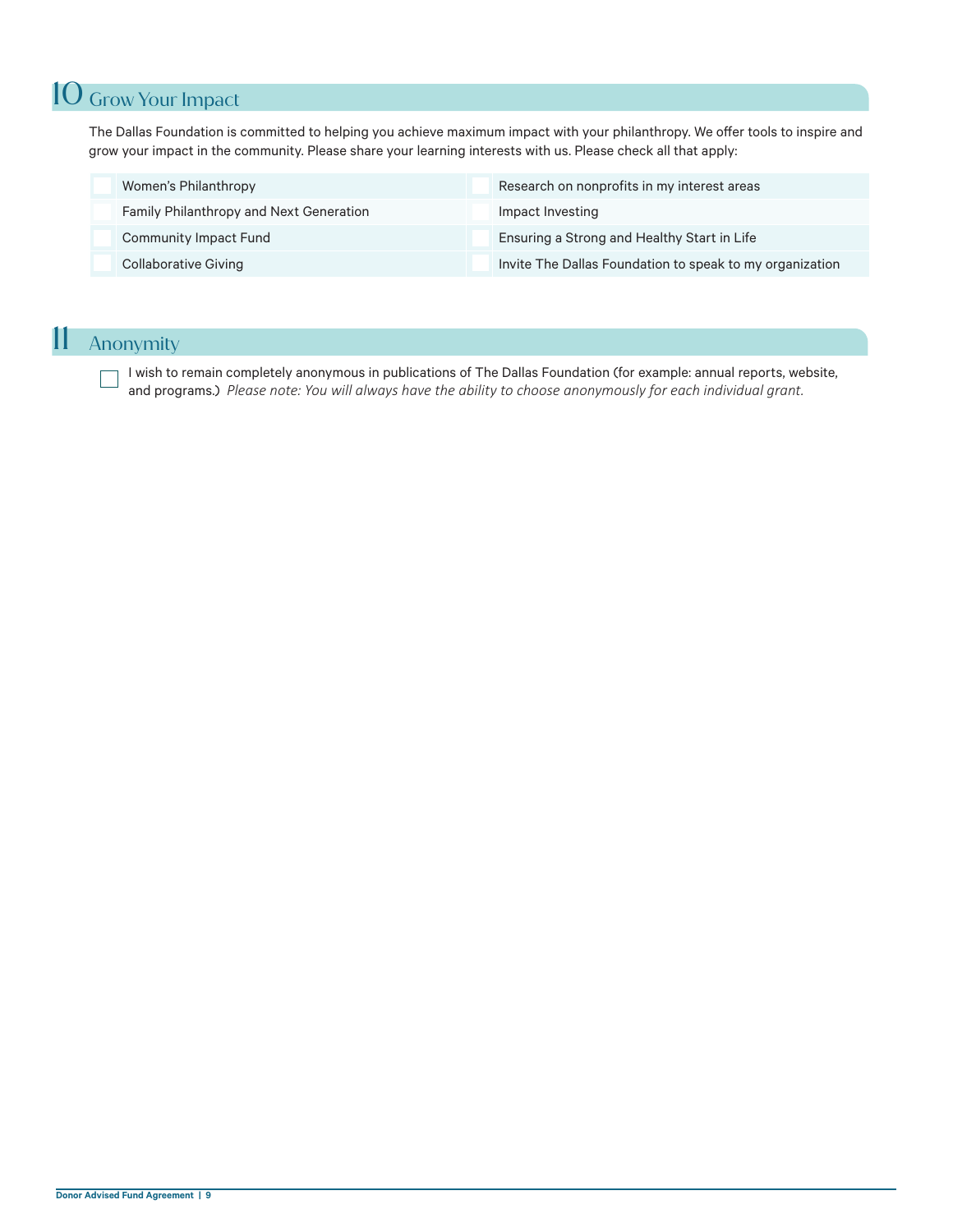**FUND ADVISORS** The donor(s) and their survivor(s), for their joint lives and the life of the survivor(s) are advisors to the Board of Governors of the Foundation with respect to the donor-advised fund (the "Fund") established by the Donor(s). The Fund advisors, if any, have been appointed for the purpose of making recommendations and giving advice and counsel to the Board of Governors regarding distributions from the Fund. The Board of Governors shall oversee the Fund's administration with the advice and consent of the advisors. A person must be at least 18 years old to serve as a donor advisor.

#### **MAKING GRANT RECOMMENDATIONS** Grants

of \$250 or more may be recommended to a qualified 501(c)(3) public charity or private operating foundation in the United States. Our staff reviews grant recommendations from donor advised funds weekly. We ensure that the grant is to a qualified charitable organization and complies with the Code and applicable Treasury regulations. We will award and pay the grant within approximately a week after a favorable review. Grants will be designated for general operating support unless otherwise noted by the donor advisor. Grant recommendations can be submitted online through our donor portal using a user ID and password supplied by the Foundation. An unlimited number of grant recommendations can be made from the online donor portal system, subject to available funds in the Fund.

**GRANT LIMITATIONS** The Foudation verifies that all organizations recommended for grants are classified as public charities under the Code and, if needed, will request documentation from the organization. In the event that a matter of concern should surface, the Foundation will advise the donor advisor prior to releasing the grant. The Code, Treasury regulations and IRS guidance do not permit grants from a fund for memberships, sponsorships, tickets, or for the fulfillment of a pledge agreement made by a donor, donor advisor, or related party. Grants may not be made to individuals and cannot provide a benefit to the fund advisor or any family member or related parties. Donors and family members may not receive grants, loans or similar payments from a fund. Any grant that provides personal benefit risks significant penalties to the fund advisor and the Foundation. Fund grants may not go to private nonoperating foundations. No distribution from the fund shall be made if such distribution would result in the imposition of any tax described in Sections 4966 or 4967 of the Code.

**INTERNATIONAL GRANTS** Grants to international organizations with a U.S. 501(c) (3) public charity equivalent are subject to the Foundation's standard due diligence procedure. Contact your philanthropic advisor for more information about international grants.

**INVESTMENTS** The Foundation offers four investment pools to donors: Money Market, Fixed Income Emphasis, Balanced, and Equity Emphasis. As with any investment, these investment options could sustain a loss, which would lead to there being less money to grant than you originally contributed. Donor Advisors recommend an investment allocation at the time they establish the Fund. They may recommend a change the investment allocation in writing at any time, subject to the approval of the Foundation. The Foundation may adjust the composition of its investment options and may choose other investment vehicles from time to time. For a Fund with assets in excess of \$500,000, we offer the donor advisor the ability to recommend their own investment manager. All outside managers must be approved by the Foundation's Investment Committee and must agree to abide by the Foundation's investment policy.

#### **INVESTMENT RETURNS AND ADMINISTRATION**

Investment returns are allocated pro-rata to funds on a monthly basis. Due to the inflows and outflows within each fund, the returns are allocated using the average of the daily balances. The Foundation has sole discretion to invest and reinvest in such manner as it deems fit, as long as the Fund is allocated its appropriate shares of principal and income. The Fund shall not invest or hold any assets that create "excess business holdings" as defined in Section 4943 of the Code.

**ADDITIONAL CONTRIBUTIONS** Once a fund is established, additional contributions may be added to the fund at any time. There is no minimum contribution amount. Additional contributions will be deposited to the fund based on the investment allocation indicated in this Fund Agreement unless indicated otherwise in writing. When making a contribution, a donor cannot impose any restriction or condition that prevents the Foundation from freely and effectively using the contribution. All contributions are subject to the approval of the Foundation and may be refused in the sole and absolute discretion of the Foundation.

**DONOR FUNDRAISING** Fundraising for a Fund is prohibited unless it is specifically authorized pursuant to a written fundraising plan submitted by the donor advisor to the Foundation. Such plans are subject to the review and approval of the Foundation in its sole discretion. Please contact your philanthropic advisor for more information.

**GIFT ACKNOWLEDGMENT** All of the

contributions you make to the Fund are irrevocable and nonrefundable. Once accepted, all contributions and all related future earnings, including any income generated in the Fund and appreciation thereon, are no longer your assets; they are the property of the Foundation. Therefore, a donor cannot claim any dividend, interest or capital gains generated from the Fund as an additional tax deduction. All contributions are acknowledged with a contemporaneous written acknowledgment in accordance with Code requirements. Generally, the IRS requires taxpayers to complete and file a Form 8283 with their federal income tax returns for gifts of property valued at \$5,000 or more. It is the donor's responsibility to obtain a qualified appraisal for all gifts other than cash and marketable securities for tax purposes.

**GRANT ACKNOWLEDGMENT** All grants from your fund will be acknowledged as coming from (Your Fund Name) at The Dallas Foundation unless you request anonymity.

**FUND FEES** Each fund will be allocated a portion of the Foundation's investment, administrative, and other fees as set forth below.

**INVESTMENT FEES** The Foundation assesses the fund an investment oversight fee to cover any underlying investment management costs, such as consulting, legal costs and taxes related to investment activity. This fee is assessed monthly based on the average of the daily balances in the fund. In addition, Funds are responsible for direct investment management expenses from the individual investment managers. Such expenses are charged directly to the earnings, with net earnings credited to the fund. Investment fees are subject to change at the sole discretion of the Foundation and its investment managers.

**ADMINISTRATIVE FEES** Administrative fees are deducted at the conclusion of each month based on the average daily balance and subject to a minimum annual fee. The tiered fee is currently as follows:

- 1.25% of first \$250,000 of assets
- 1.15% of next \$250,000 of assets
- 0.85% of next \$500,000 of assets
- 0.70% of next \$4 million of assets
- 0.55% of remainder

Administrative fees cover grant and fund administration, philanthropic advisor consulting support, due diligence procedures, the receipt and acknowledgment of contributions, processing and payment of grants, and compliance with federal and state reporting requirements. Fees also support online fund access through the donor portal and most of the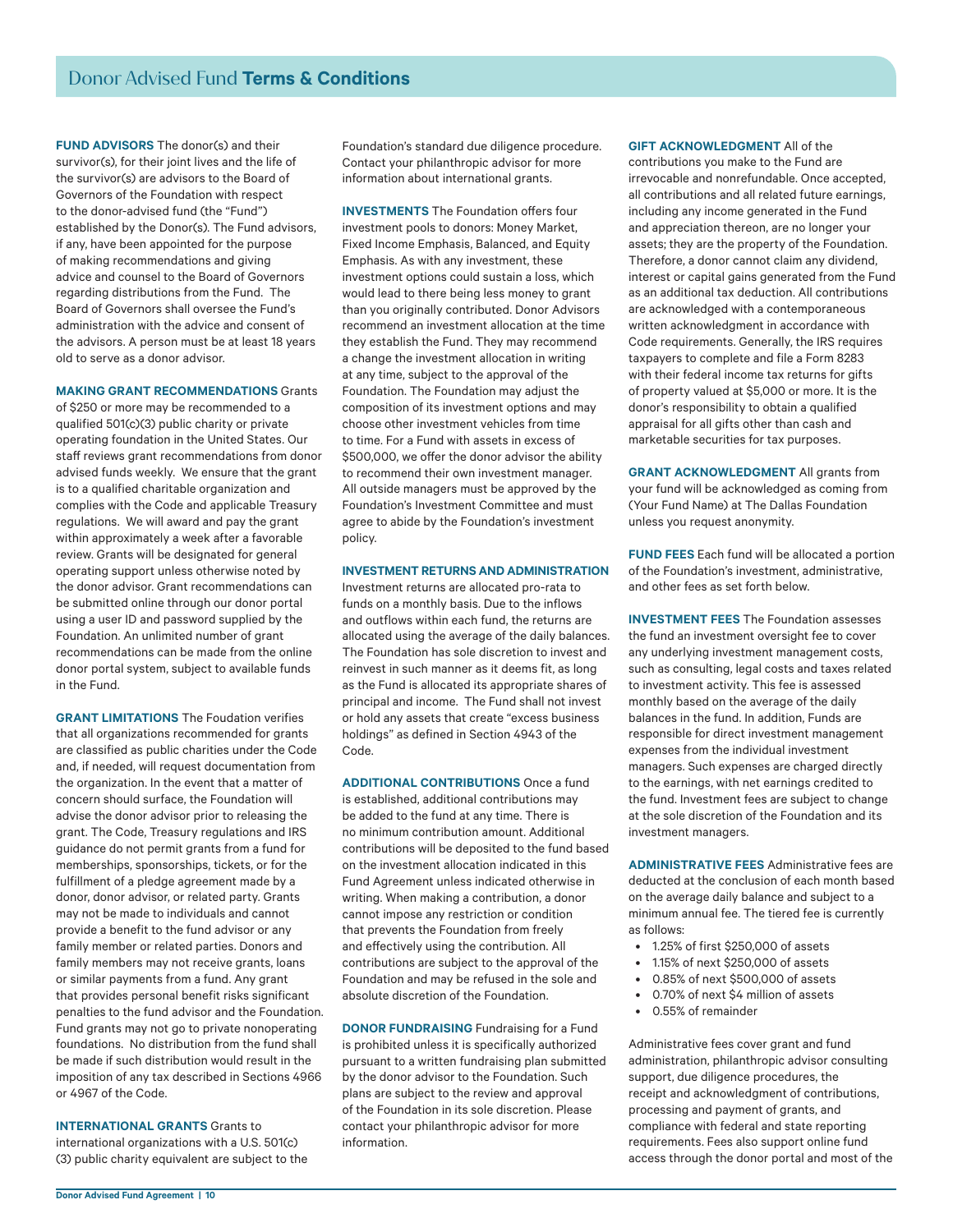Foundation's extensive donor services designed to enhance advisors' giving and philanthropic experiences. Fees are subject to change from time to time.

**COMPLEX GIFT FEE** Gift assets that require special review, such as real estate, limited partnership interests, or closely held stock, may incur additional fees to cover tax, legal, or other expenses incurred by the Foundation in association with the transaction. The Foundation reserves the right to charge the fund with respect to such additional fees as the Foundation in its sole discretion deems is appropriate.

**CREDIT CARD FEES** Any credit card fee as a result of contributions to the fund will be charged back to the fund.

**ANONYMITY** The Foundation's IRS Form 990 is accessible through public online resources but does not disclose individual giving amounts or activity within the Fund. The Foundation offers various levels of anonymity as part of the grant recommendation process.

#### **CONTROL OF ASSETS/MATERIAL**

**RESTRICTION** The Fund shall be the property of the Foundation, held by it as a component fund of the Foundation, and shall not be deemed a trust fund held by it in a trustee capacity. The Foundation is obligated by the Code to have ultimate authority and control over all property in the Fund, and the income derived therefrom, in accordance with the Foundation's Restated Certificate of Formation and the Bylaws of the Foundation (collectively the "Governing Instruments"), and all amendments and policies adopted by the Board of Governors of the Foundation under the authority of the Governing Instruments. In the event of any inconsistency between the terms of the Foundation's Governing Documents and these terms and conditions, the Foundation's Governing Documents shall prevail. As such, all grant recommendations are advisory only and subject to the review and approval of the Foundation. Additionally, the Code requires all such funds be free of material restrictions imposed by donors in a manner consistent with the requirements of Section 1.507-2 of the Treasury Regulations.

**SUCCESSION PLANNING** Requests by the donor advisors to appoint additional donor advisors, successor advisors, or to make changes to the donor advisors must be communicated to the Foundation in writing. Should the donor advisor be deceased, unwilling or unable to serve or cannot be located, and a successor advisor has not been named and there is no written succession plan on file at the Foundation, then the Fund shall be reallocated

to the Foundation's Community Impact Fund to benefit the Dallas community at large.

**LOW BALANCE FUNDS** The Foundation periodically reviews funds with low balances and will contact the donor advisor to offer support, including the option to make additional contributions to the fund to bring the fund up to the minimum; grant out the fund balance or close the fund.

**LOW ACTIVITY FUNDS** The Foundation encourages the donor advisor to retain an active role in the Fund. To carry out its mandate of distributing charitable dollars to the community, the Foundation periodically reviews the grant making activity of all funds. Should a fund with a balance not make any new gifts or grants after three years, the Dallas Foundation staff will attempt to notify the donor and encourage them to become more active or provide adequate explanation for fund inactivity. If there is no fund activity for three consecutive years and no donor response, The Dallas Foundation, at its sole discretion, will reallocate the fund in its entirety to the Community Impact Fund Endowment to support a variety of community causes, including early learning, social services, and healthcare.

**FUND CLOSURE** A Fund Advisor may recommend the closure of a Fund by submitting a grant recommendation of up to 100% of the available Fund balance as shown in the donor portal (net of any fees). Such recommendations must be received in writing and, if approved, Fund assets will be disbursed in accordance with the Foundation's governing documents, current agreements, laws, and regulations. Alternatively, a Fund Advisor may transfer the Fund balance to The Dallas Foundation's Community Impact Fund benefitting a variety of causes, including early learning, social services, and healthcare.

**TAX IMPLICATIONS** As a public charity under Sections 501(c)(3) and 170(b)(1)(a) of the Code, initial and subsequent contributions made to the Foundation are eligible to receive a charitable deduction permitted under state and federal law, depending on your personal tax situation. Note: The Foundation does not provide legal or tax advice. Donors should consult with their own financial, tax or legal advisors to determine the best charitable giving strategies for their needs and the tax implications associated with any contribution to the Foundation.

**SPENDING POLICY** The Foundation utilizes a Spending Policy (as may be amended by the Foundation in its sole discretion) to determine the amount available for annual grant making from its endowment funds. Such Spending Policy is currently 5.0% of the twelve-quarter rolling average market value of the fund minus administration fees.

**ASSIGNMENT** The rights and obligations with respect to the fund may neither be transferred nor assigned without the prior written consent of the donor advisor(s) and the Foundation. The advised function of the fund cannot be assigned or varied without the prior written approval of the Foundation.

**AMENDMENT** All Funds are subject to the Foundation's terms and conditions as may be amended from time to time at the Foundation's sole discretion.

**DISPUTES** This donor advised fund agreement (including these terms and conditions) between you, as donor advisor(s), and the Foundation is governed by Texas law without regard to its conflicts of law principles. Venue for any disputes arising out of or in connection with this Donor Advised Fund Agreement or the fund shall be heard in the federal or state courts located in Dallas County.

**ALLIANCE MEMBERS** (Merrill Lynch and UBS) Please consult with your financial or philanthropic advisor for fee schedule, investment options, and other pertinent details.